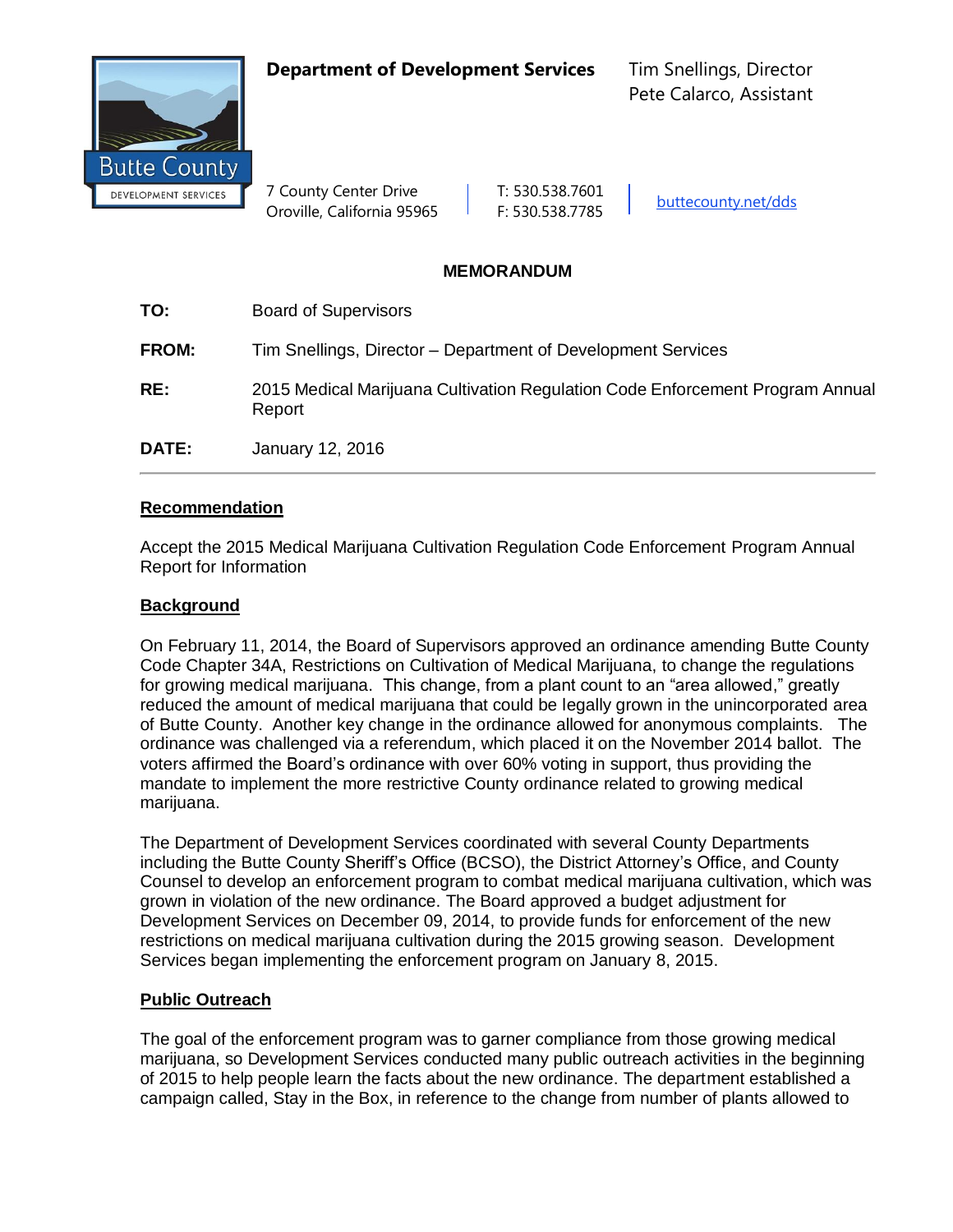area allowed for growing. The new growing restrictions were listed on the department's website and in brochures. Code Enforcement provided brochures to local businesses selling cultivation supplies and community groups interested in cultivation. The Stay in the Box message was also included in public service announcements and on billboards.

Code Enforcement provided over 21 public outreach events to communities throughout Butte County to educate community members about the new restrictions on cultivation of medical marijuana. The meetings typically included a presentation along with distribution of handouts; some handouts were translated to Spanish. Public outreach events were held when requested by community members.

Code Enforcement staff also went door-to-door in the Thermalito neighborhood, which is an area where a large number of complaints were received in 2014, to distribute brochures and educate residents about the new restrictions on cultivation. Code Enforcement Officers visited 65 residences and made contact with 43 people to provide information about the new restrictions for medical marijuana cultivation prior to the growing season.

### **Program Implementation**

The enforcement program was implemented by Code Enforcement using a complaint-driven response model. In January 2015, Development Services hired six (6) Extra Help Code Enforcement Officers to respond to complaints of violations to the ordinance. Additionally, two (2) Extra Help administrative staff were hired to assist the officers. Each Code Enforcement Officer underwent a three week training course on the ordinance and the enforcement procedures.

**Complaints**: Code Enforcement received 1,489 complaints about medical marijuana cultivation and 994 of the cases, 67%, were closed because they were either found to be compliant with the ordinance or became compliant after an investigation. Growers predominantly became compliant by removing plants growing outside the area allowable by the ordinance. *As a note: 0ther types of code violations were identified by Code Enforcement Officers while investigating medical marijuana complaints, which resulted in an increase in code cases generally for the department. Non-marijuana code cases increased by 60% between 2014 and 2015.*

**Citations**: Code Enforcement Officers issued over 894 citations for growers in violation of the ordinance. Citations issued to growers totaled \$2,934,400 of which \$171,075 was collected. The outstanding citations are in various stages of collection. Most of the citations may go uncollected because growers have left the area or are unresponsive to demands for payment.

**Nuisance Abatement Hearings**: Code Enforcement compiled 105 cases for County Counsel to prepare for hearing and 25 achieved compliance with the ordinance prior to the hearing date. Nineteen cases were heard and the County prevailed in 18 of those cases. The remaining 61 cases were not taken to a Nuisance Abatement Hearing because staff anticipated a judgement would not be made in time to abate the nuisance.

**County Department Coordination**: Enforcement of the ordinance required participation and coordination from many County Departments including Administration, County Counsel, the District Attorney's Office, Public Health, Public Works, and BCSO. Each department provided support to Code Enforcement during implementation of the enforcement program. Butte County Sheriff's Deputies and District Attorney Investigators provided armed protection for Code Enforcement Officers in the field. Code Enforcement also utilized the BCSO helicopter to perform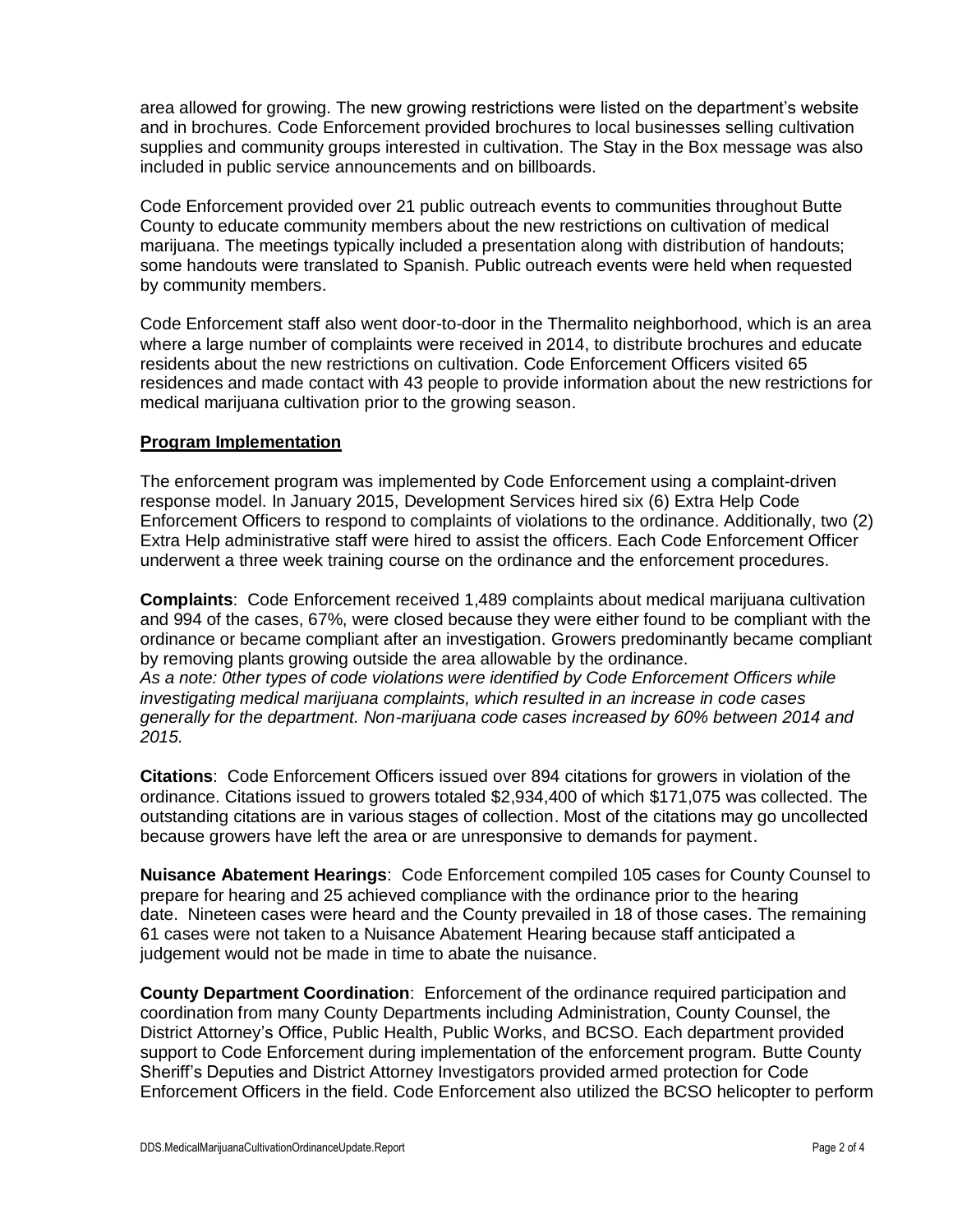29 medical marijuana flight inspections, which assisted with investigation of hundreds of complaints.

**Enforcement Sweeps**: Code Enforcement conducted two enforcement sweeps in two areas which received a large number of complaints in the 2014 growing season: Thermalito and Palermo-Honcut-Bangor. In Thermalito, Code Enforcement Officers visited 38 residences and issued 28 citations for violations to the County's ordinance. Ten residences were brought into compliance immediately by removing or cutting their plants. In the Palermo-Honcut-Bangor area, Code Enforcement Officers visited 53 residences and issued 19 citations for violations to the ordinance. Five residences were brought into compliance immediately by removing or cutting their plants.

# **Enforcement Program Budget**

The Board of Supervisors approved a budget adjustment in the amount of \$446,500 on December 9, 2015 to fund implementation of the enforcement program for FY 2014-15. Code Enforcement expended \$231,328 in FY 2014-15, 52% of the budget appropriation, to setup the enforcement program and begin enforcing the restrictions on medical marijuana cultivation. A budget appropriation of \$211,846 for the enforcement program was approved in the Development Services FY 2015-16 budget. The department has expended \$217,885 on the enforcement program so far this fiscal year. No revenue was budgeted in either fiscal year for the program. The program realized \$171,075 in unanticipated revenue from citations. In total for the 2015 growing season, the Board approved budget appropriations of \$658,346 and the department expended \$449,213, which is 68% of the budget for the program. The department collected \$171,075 in unanticipated revenue, which makes the net program expenses \$278,138.

|                     | FY 2014-15<br><b>Budget</b> | FY 2014-15<br>Actual | FY 2015-16<br>Budget* | FY 2015-16<br>Actual* |
|---------------------|-----------------------------|----------------------|-----------------------|-----------------------|
| <b>Revenues</b>     | \$0                         | \$39,180             | \$0                   | \$131,895             |
| <b>Expenditures</b> | \$446,500                   | \$231,328            | \$211,846             | \$217,885             |

\*Actual revenue and expenditures are to-date; the budget appropriation is through June 30, 2016.

#### **Additional Actions and Duties**

While conducting parcel inspections, Code Enforcement worked with BCSO, Fish and Wildlife, California Highway Patrol, the District Attorney's Office, Environmental Health, Animal Control and PG&E. In the performance of site inspections of medical marijuana complaints, staff encountered additional items that should be noted:

| <b>Miscellaneous Activities Associated with Site Inspections</b> |                                                                                       |  |
|------------------------------------------------------------------|---------------------------------------------------------------------------------------|--|
| 11                                                               | Total number of arrests in relation to an MM parcel visit by BCSO/District Attorney's |  |
|                                                                  | Office.                                                                               |  |
| 3                                                                | Total number of butane honey oil labs discovered while conducting parcel              |  |
|                                                                  | inspections.                                                                          |  |
| 34,456                                                           | Total number of MM plants destroyed due to MM Code Enforcement inspection and         |  |
|                                                                  | Compliance.                                                                           |  |
| 11                                                               | Total number of warrant arrests due to an MM inspection.                              |  |